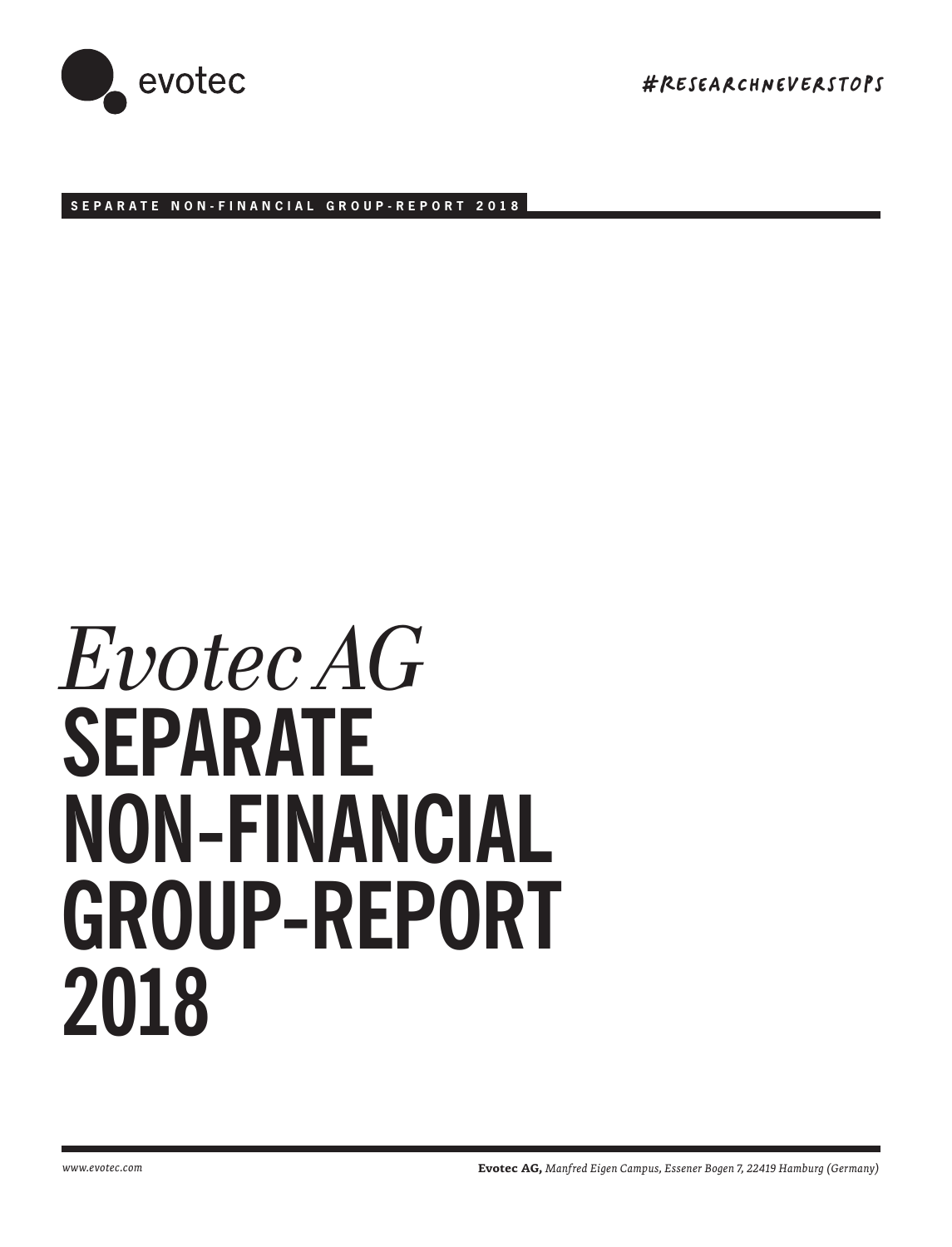

# **GENERAL REMARKS**

This report contains the disclosures required for the Non-financial Group Declaration in accordance with section §§ 315b und 315c i.V.m. 289b to 289e German Commercial Code (HGB). It was reviewed by the Supervisory Board of Evotec AG and adopted on 19 March 2019. Evotec discussed the option of drawing on general guidelines for sustainability reporting when preparing the Separate Non-financial Group Report. Having reviewed the relevant guidelines it was decided not to make use of this option, given Evotec's specific business model. Evotec's sustainability reporting is under further development and extension therefore the use of general guidelines will be examined again at the appropriate time.

# **BUSINESS MODEL**

For a large number of severe illnesses there is currently no cure. The ensuing direct and indirect costs of treating patients are enormous, particularly against the backdrop of an ever-older population in many industrialised countries. The life science industry therefore makes a very important contribution to the health and well-being of our society.

Evotec is a drug discovery and development solution provider for a large network of partners in the life science industry, e.g. pharmaceutical and biotechnology companies, academic institutions, foundations and not-for-profit organisations. With a large pool of highly experienced scientists, first-class scientific operations and different key therapeutic area expertise, Evotec creates and connects innovative, proprietary technology platforms, to identify and develop best-in-class and first-in-class differentiated therapeutics for collaborators and for its own internal pipeline. In its research activities the company focuses on fighting not only the symptoms of diseases, but also their causes. Key expertise in the following core therapeutic areas:

- $\blacktriangleright$  Neuronal diseases
- Diabetes and its complications
- Pain and inflammation
- ▶ Oncology
- $\blacktriangleright$  Infectious diseases
- $\blacktriangleright$  Fibrosis
- Respiratory diseases

Evotec has a unique business model that allows the Company to act both as a service provider for the life science industry (EVT Execute) as well as running its own discovery and development projects in co-owned (i.e. risk-and-reward-sharing) models (EVT Innovate). Both segments operate on the same scientific platforms and share a common workforce.

Evotec's services (EVT Execute) comprise stand-alone or integrated drug discovery and development solutions, which are tailored to the customers' needs. Through continuous investments in its cutting-edge technology platforms, Evotec is able to offer its customers a unique portfolio of first-class scientific services for the discovery and development of innovative therapeutics protected by the partners' intellectual property. Evotec provides these services through a range of commercial structures, most of them FTE-based (Full-time scientist).

In its EVT Innovate segment, Evotec leverages its proprietary technology platforms to develop new drug discovery projects, assets and platforms, both internally or through academic collaborations to create starting points for strategic partnerships with Pharma and leading biotech companies in return for upfront payments, ongoing research payments, and significant financial upside potential through milestones and royalties.

The framework for developing Evotec's long-term, sustainable value is the Action Plan 2022 – "Leading External Innovation" –

Three key cornerstones of this action plan are

- (i) to build a diverse and financially de-risked portfolio of co-owned, first-in-class clinical drug product opportunities with a broad range of partners in the pharmaceutical and biotech industry,
- (ii) to develop the next generation of drug discovery platforms that especially support the mega trend towards more personalised and precision medicine, and
- (iii) to selectively participate in high-potential ventures through strategic investments and company formations.

In order to support patient-centric approaches, Evotec is accessing large patient data sets to re-define patient populations according to molecular phenotypes. Out of this it provides conclusions for testing new molecules as part of stratification studies (Clinical trial in a dish) and at the same time the identity from the patient is protected. The Company has built an industrialised induced pluripotent stem cells ("iPSC") infrastructure that represents one of the largest and most sophisticated iPSC platforms in the industry. Evotec is integrating 'omics' technologies as an essential tool in the drug discovery process to define and profile biological effects in a comprehensive and unbiased fashion. Finally, the Company is blending artificial intelligence and machine-learning tools into many of its biology- and chemistry-driven platforms to further accelerate and increase effectiveness in the drug discovery process.

As of 31 December 2018 Evotec had a total of 2,518 employees. The company is headquartered in Hamburg (Germany); other operating sites are located in Abingdon and Macclesfield (UK), Göttingen and Munich (Germany), Lyon and Toulouse (France), Verona (Italy) and Basel (Switzerland) as well as in Branford, Princeton and Watertown (USA).

In the opinion of the management there are no aspects of Evotec's business model that conflict with its shareholders' interest in sustainable investment.

# **SUSTAINABILITY WITHIN EVOTEC'S SPHERE OF INFLUENCE**

Sustainability is of vital importance to the Evotec Group and is an essential component of all the company's business processes. For Evotec, sustainability means effectively combining economic success with ecological and socially responsible activities. In this way Evotec assumes responsibility for current and future generations and at the same time secures the basis for its long-term commercial success.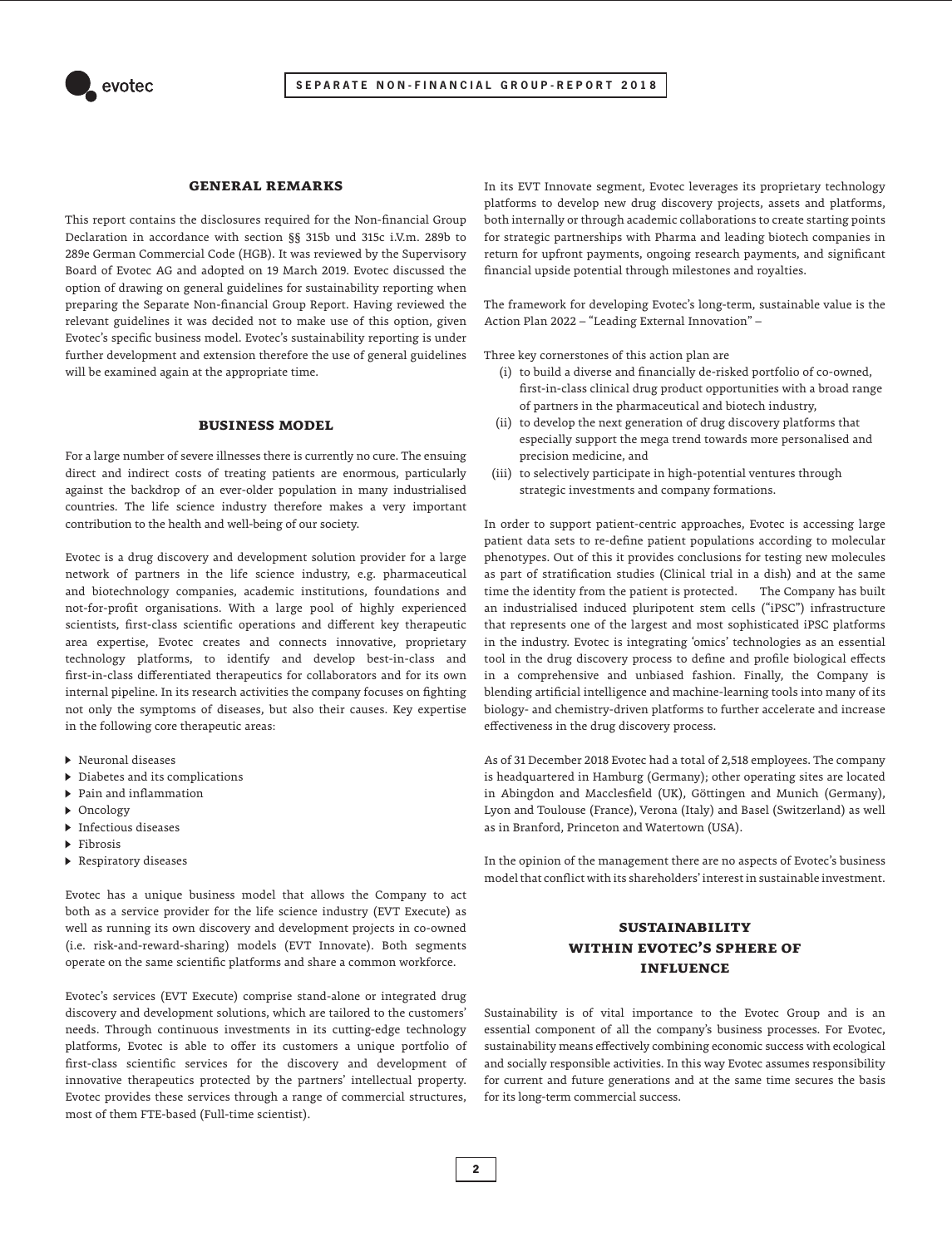# **SEPARATE NON-FINANCIAL GROUP-REPORT 2018**

At Evotec the entire Executive Board, under the leadership of the Chief Executive Officer, is responsible for the implementation of the company's sustainability activities and standards across the group. They form part of corporate planning and cover operations at all the company's locations. The company's code of conduct, its framework for corporate governance and business ethics, describes how they impact the daily work of every employee.

The code of conduct is published in the Invest section of Evotec's website (www.evotec.com). It covers such topics as the use of company funds, correct accounting, dealing with personal conflicts of interest and insider trading, compliance with the provisions of anti-corruption and anti-trust law, the working environment, occupational health and safety, minimising adverse environmental effects and the confidential treatment of intellectual property and company secrets. Evotec's code of conduct also forms the framework for responsible and correct dealings with business partners. Employees receive training on the code of conduct. A similar code of conduct already exists for the Aptuit companies acquired by Evotec and its alignment and adaptation with Evotec's code of conduct is planned and expected to be finalised by end of 2019.

Since 2017 sustainability has also been a fixed element in the assessment of Evotec's suppliers. The established self-assessment process was expanded to include questions on the three criteria; environmental standards (e.g. ISO 14001), CSR standards (e.g. UN Global Compact or ISO 26000) and sustainable engagement (e.g. fair trade, Rainforest Alliance). Each supplier is given a points-based rating derived from the self-assessment and other criteria such as quality, reliability and pricing. Out of a maximum of 100 points, 15 relate to sustainability. No supplier can achieve the highest rating of Top Performer without scoring a minimum number of points for the sustainability criteria mentioned. If the results for a strategically important supplier are significantly below average, the supplier is given advice on how to improve its scores.

In the reporting year Evotec's 16 core suppliers completed the assessment described above, demonstrating a high level of cooperation. On average they scored 10,2 out of a possible maximum of 15 points. In future, additional audits on the basis of random samples are planned for non-core suppliers.

# **DETERMINING THE MAIN TOPICS FOR THE SEPARATE NON-FINANCIAL REPORT**

The main topics were determined for the first time in a four-stage process in the period from May to December 2017. The analysis process confirmed the assumption that the main topics for Evotec's Separate Non-financial Report relate to the areas of employee concerns (including work safety and health), human rights (animal welfare) and anti-corruption. In terms of environmental and social concerns, however, no topics were identified as being material in terms of the legal standards.

In summer 2018 the results of the materiality analysis were put through another, methodically identical review. This was done particularly in view of the acquisition of the anti-infective drugs unit from Sanofi in the interim. The review confirmed that the main topics were unchanged and again related to areas of employee concerns, human rights and anticorruption. Within these areas there had been some isolated new issues, however, which are described in the respective sections of this Separate Non-financial Report.



- $\triangleright$  Screening of published information (e.g. Annual report, Declaration on corporate governance, Code of conduct, corporate website)
- Structured information requests are sent to all departments whose work affects one or more of the five topics
- $\triangleright$  Topics are assessed for materiality according to the standards of the German Commercial Code [HGB] (with the support of an external adviser). Topics are material in terms of HGB if they are necessary for understanding the course of business, earnings, situation and effects of business operations on non-financial aspects.
- Review and confirmation of material topics by the Executive Board of Evotec AG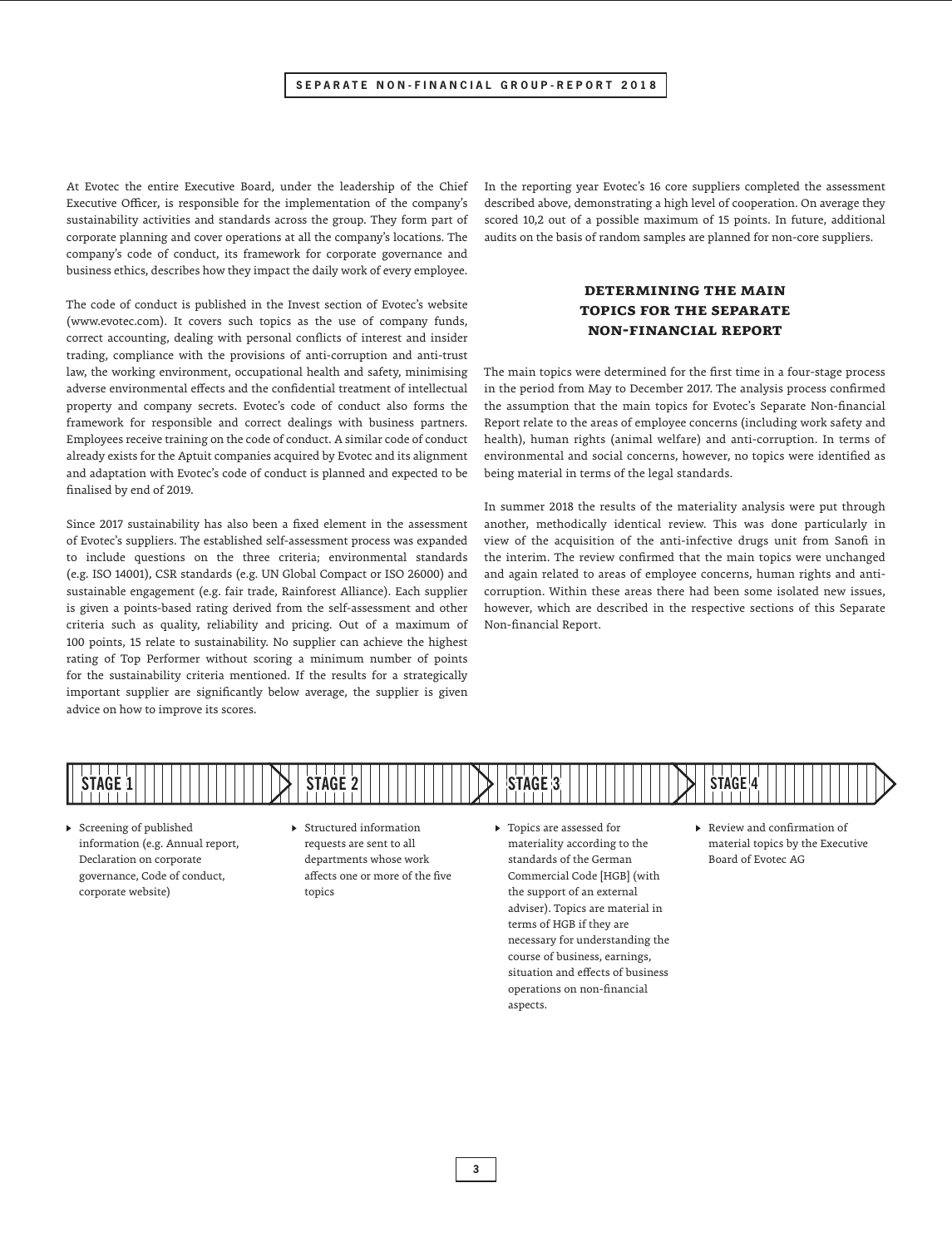

# **RISKS IN CONNECTION WITH NON-FINANCIAL MATTERS**

Evotec sees the management of risks and opportunities as the permanent task of identifying, analysing and evaluating as well as to initiate appropriate counteractions in the range of potential and actual developments within the company and in its operating environment. This also includes material circumstances for Evotec that fall within the new statutory standards for non-financial reporting, such as human resources or compliance risks. For further information we therefore refer to the section Management of Risks and Opportunities in the Group Management Report for the 2018 financial year.

# **EMPLOYEE CONCERNS**

Evotec's commercial success is based on the competence, commitment, creativity and enthusiasm of its employees. Their performance and conduct are key to continuous innovation and sustainable growth. In a highly dynamic market environment, characterised by intense competition for the best talent, Evotec's human resources strategy is aimed at developing a highly motivated and qualified team that works together under safe and healthy conditions at all times to achieve the company's objectives.

The acquisitions of Cyprotex, Aptuit and the anti-infective drugs unit of Sanofi have increased Evotec's workforce from some 1,200 to more than 2,500 in the past two financial years alone. This means the successful integration of the new staff in cultural, operating and administrative terms is currently the biggest strategic human resources challenge for the Group.

## **— DEVELOPMENT OF A "ONE EVOTEC CULTURE" —**

Successful integration is primarily the result of successful leadership. Based on this conviction, several new leadership instruments have been developed since 2017 under the heading of "EVO*Connect*", which are to be successively implemented at all sites:

The "Evotec Corporate Leadership Goal" is aimed at top managers and focuses on one of the three core values of the ONE Evotec Culture – Enterprise, Cooperation and Innovation – alternating every year. The ambition behind this individual pay-related performance target is to shape leadership behaviour in the spirit of the desired culture.

Since mid-2017 the established EVOtalks have pursued the aim of promoting regular, constructive dialogue between managers and their staff and reinforcing the feedback culture in the company. Quarterly talks replace the previous annual performance review and are supplemented on a day-to-day basis by frequent, informal feedback conversations. These much shorter bi-directional feedback cycles and the generally more frequent and less formal exchanges between managers and their staff are intended to address promptly both good aspects of performance or conduct and those requiring improvement, to maintain a sharper focus on the jointly agreed

development goals over the course of the year and to foster mutual trust by means of an open dialogue. Wherever EVO*talks* have already been introduced, they have quickly become established as a popular format.



"EVO *Recognition*" is another instrument that has been implemented for the first time. It gives managers the opportunity with a specifically reserved budget to reward individual employees or entire teams for exceptional performance promptly and without a lot of red tape.

#### **— WORKDAY – OUR NEW HR iS SYSTEM —**

The company has decided to implement Workday as global system for HR to ensure that respective processes are globally aligned and consistent within the Evotec Group. It will also help Evotec to support the growth of the company, as Workday is a scalable solution that can be applied efficiently to new entities or locations.

## **— SE WORKS COUNCIL —**

With the transformation of Evotec AG into Evotec SE (Societas Europaea), which was agreed at the Annual General Meeting 2018, a SE European Works Council has to be established by law. It will consist of delegates of each of the European countries where Evotec has sites. Evotec embraces the establishment of the SE European Works Council as it will help to represent staff-related matters on a European level and will ensure that information and consultation will happen the minute two or more countries are impacted by changes concerning our people.

#### **— FINDING AND RETAINING TALENT —**

Evotec's corporate and revenue growth are highly correlated with the growth of its workforce. The company's rate of growth is therefore determined to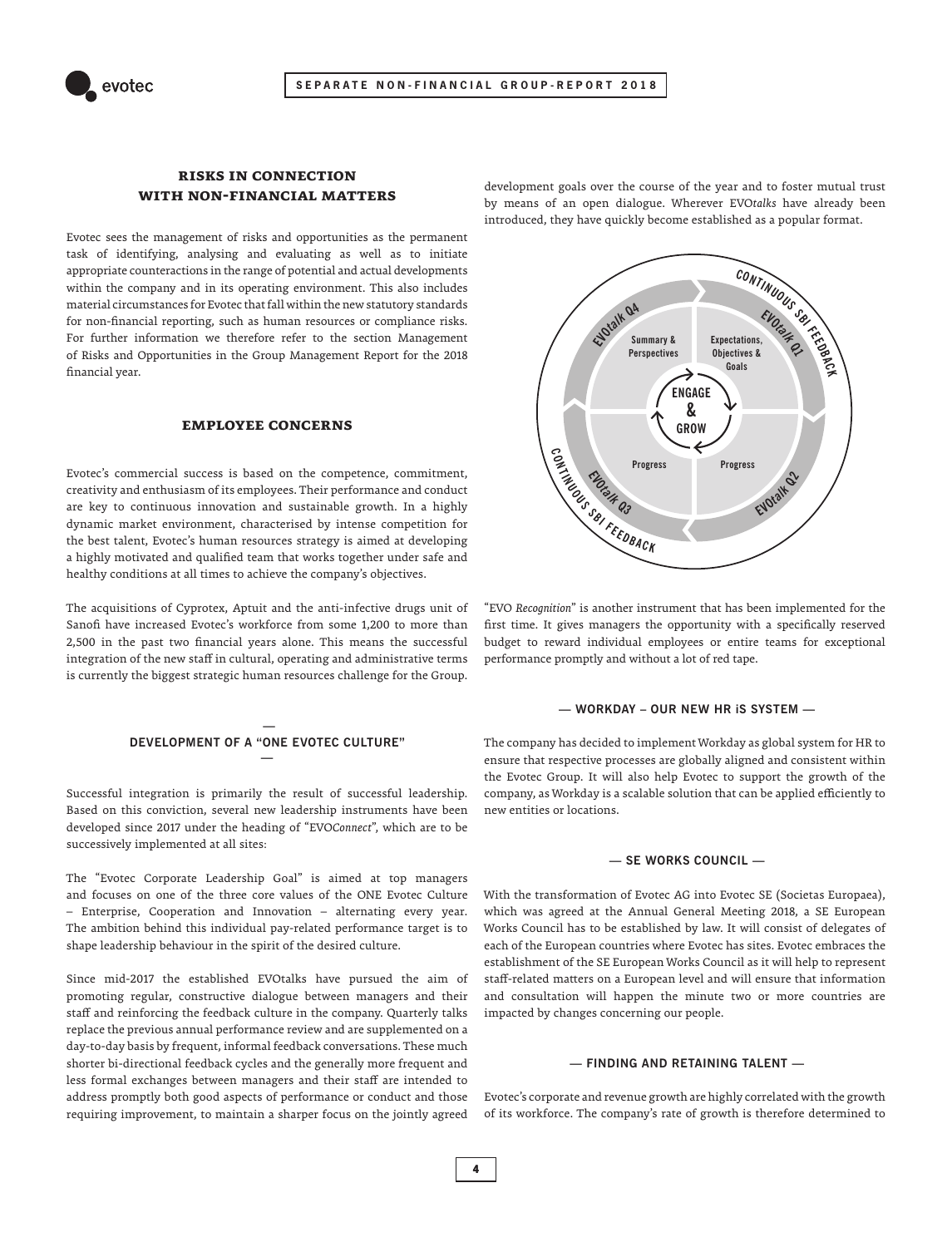## **SEPARATE NON-FINANCIAL GROUP-REPORT 2018**

a very large extent by its ability to attract qualified employees to Evotec and to retain them over the long term. Under these circumstances, Evotec permanently endeavours to optimise its recruitment process and create new contact points for potential candidates. Sites with a high, recurring need for new talent now have their own recruiting teams, which can act fast, efficiently and are close to the market. In 2018 a new recruiting process was also applied, which aims among other things to cut response times to applicants significantly and to give all candidates a qualified feedback.

Alongside the classical contact points like the website or the typical social media platforms, company employees have an important role as ambassadors when it comes to approaching and attracting potential new colleagues. As part of the "Refer-a-Friend" programme they are explicitly incentivised to make vacant positions and career perspectives at Evotec known within their personal networks. If this results in a recruitment, the referring employee gets a bonus after the trial period has been completed successfully. Suitable candidates for several vacancies were found in the reporting year via the "Refer-a-Friend" programme in Germany and the UK as a first step. The applications received via the programme were of very high quality and therefore we intend to further establish to the other countries.

Another promising way of meeting future recruiting needs at Evotec's sites in Germany and the UK is the system of apprenticeships, because the labour market is producing ever fewer laboratory technicians with professional qualifications (BTA, CTA, MTA) and thus valuable practical experience. The apprenticeship scheme will be extended, so that more of these vacancies can be filled internally in future. Furthermore, Evotec strives to intensify cooperation with local vocational training schools, by offering work placements, for example.

To develop contacts with talented students at an early stage, Evotec has always maintained good relations with universities. With the acquisition of Aptuit we were even able to extend our network further into Italy and the UK. For example as part of a partnership with the University of Bath, Evotec gives young academics in the UK the opportunity to complete a doctorate in cooperation with the company. In addition, graduates can attend a wide range of scientific training courses within Evotec. The company also gains access to young academics by participating in publicly funded programmes for research and innovation, such as "Horizon 2020", which is initiated by the EU.

## **— SEIZING DIVERSITY AS AN OPPORTUNITY —**

Evotec works in a globalised industry and has an international customer base. The company is convinced that it needs a diverse team in every respect in order to understand its customers' different demands and to work together effectively across borders.

Employees of 69 different nationalities are already working for Evotec today. Their working environment is defined by respect, cooperation, openness and flexibility in the way they think and act. Whether in recruiting, staff development, promotion or pay – Evotec practices equality of opportunity regardless of gender, ethnic origin, sexual orientation or age. Some 646 new employees were recruited worldwide in 2018.

# *EMPLOYEES BY NATIONALITY AS OF 31 DECEMBER 2018 HEADCOUNT BY NATIONALITY*



*\*USA is not allowed to be reported this data*

The development of the workforce from a diversity perspective is actively monitored and tracked by means of various indicators, including the proportion of women in senior management. In 2018 this figure was 33%. Evotec meets its own targets for the percentage of women in management positions, in accordance with the Act on Equal Access for Men and Women to Management Positions (FüPoG), which came into effect in 2015.

One of the explicit aims of the human resources strategy is to keep advancing diversity at Evotec in all areas and across all levels of the hierarchy. An instrument that is becoming more and more important is the posting of employees to sites in other countries. Experience shows that such postings have a significantly positive effect on both the functional and personal development of the employees. In the years ahead the international rotation of staff members is therefore to be intensified in all areas of the company. A Group policy currently being drafted will provide the organisational framework.

#### **— HEALTH AND SAFETY HAVE TOP PRIORITY —**

Evotec's employees worldwide should be able to carry out their work in safe and healthy conditions at all times. This aspiration is reflected in an ambitious performance target: in 2022 Evotec should be among the leading companies in its sector in terms of occupational health and safety. It implies that health and safety matters are handled across the group with the same competence and professionalism as the core operating business. Against this backdrop, a global Health & Safety programme was launched in the reporting year, under the leadership of the new function "Global Head of Environment, Health & Safety", which reports directly to the Executive Board. National EHS leaders support the global EHS team and are responsible for the operational implementation of activities at their sites – taking the specific national directives and laws into account.

One of the core tasks in the years ahead is to harmonise guidelines and processes at the sites and so create global Evotec standards as far as possible. This relates to reporting on accidents, near-accidents and other notifiable events, for instance, or the safe handling of chemicals. The ISO 45001 standard for health and safety management systems published in March 2018 will act as a guideline for designing the standards.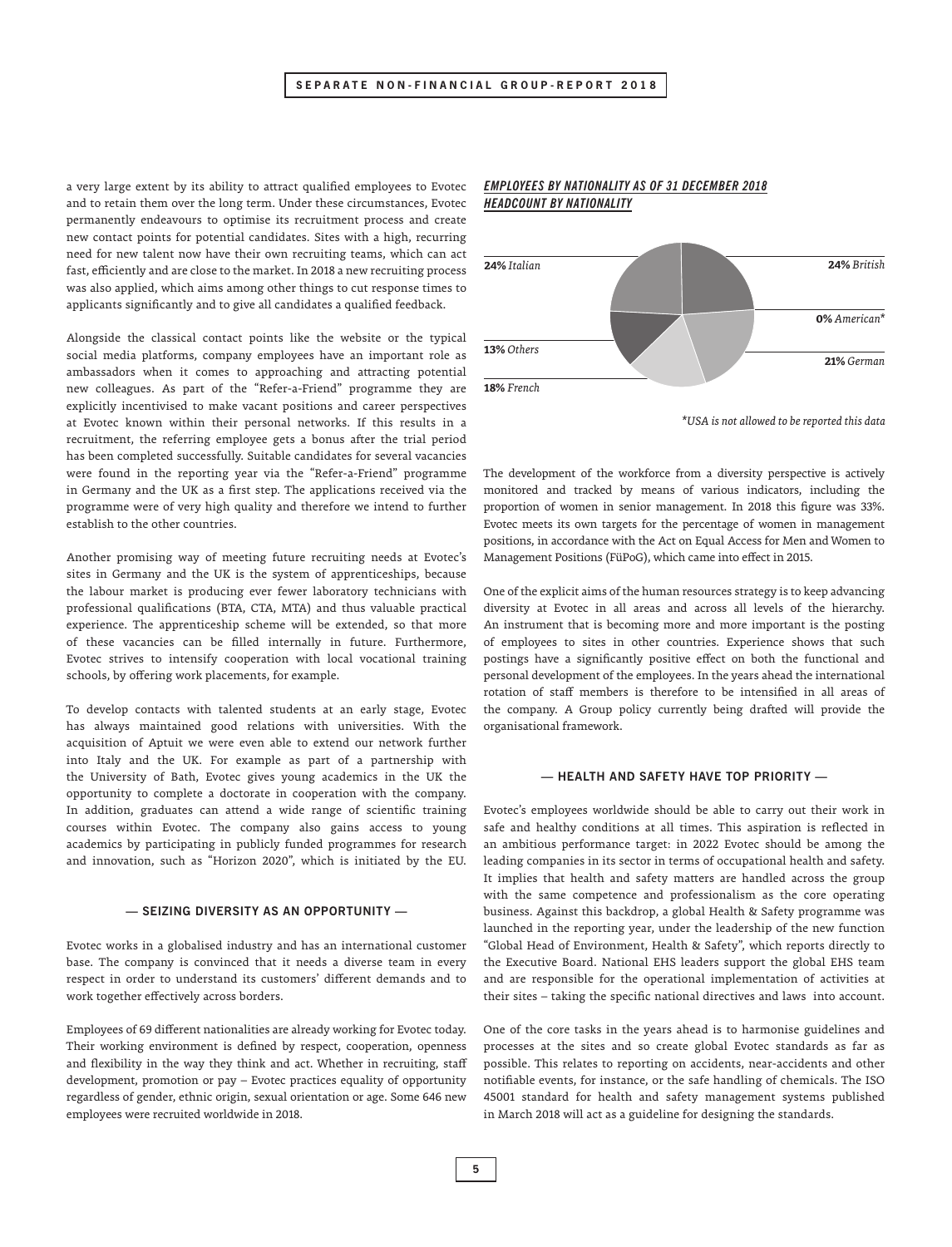

National and local programmes, such as Health@work in Germany, will continue to exist to address the specific requirements of the regulatory regime or the operating business. The Health@work programme stands for an all-round evaluation of the working environment especially in terms of risks to the mental health of employees. An interdisciplinary team of managers, health and safety experts, the company doctor and members of the Works Council identifies potential stress factors, possibly resulting from overwork, for instance, and develops countermeasures. So with Health@work Evotec is taking action to address the fact that in today's world, occupational health risks increasingly have psychological causes.

The takeover of Sanofi's infectious disease research unit and its site in Lyon gives Evotec three BSL 3 laboratories for the first time, which require a particular level of occupational health and safety precautions. Biosafety Level 3 is the EU classification for biological agents that cause serious disease in humans and thus represent a severe risk for employees. Work directly on bacteria or viruses therefore only takes place in biosafety cabinets. Other precautions include special safety clothing, air-filtration systems and the special treatment of waste produced in the laboratories. To protect its staff Evotec also uses its BSL 3 laboratories for working on certain agents in the lower risk category 2. Since activities began in 2015 (therefore already before the acquisition of Evotec) there has not been a single notifiable incident at the BSL 3 laboratories in Lyon.

# **HUMAN RIGHTS**

Although "classical" aspects of human rights such as working and social conditions play a minor role in Evotec's business model, its activities as a drug discovery and development company do entail specific challenges. They relate particularly to the use of human tissue and cells, as well as to the use of animals in experiments.



The use of human tissue enables Evotec to test its innovative therapeutic approaches for efficacy at an early stage of their research and development. The company purchases human cells, body fluids and tissue from licensed and certified commercial providers, alliance partners and consortia. Evotec bases its handling of human samples on applicable national legislation and European directives. Documentation of origin, the consent of the patient or trial participant to the scientific use of the samples and the related data protection have the highest priority.

All employees performing work with human derived materials are trained and appropriately protected for the handling of human samples. Whenever possible, only human material that has been tested negative for the main risks of human infection is used. To ensure the safety of all employees, any human sample work is performed in specially dedicated laboratories under controlled conditions. Human samples are stored and processed strictly separately from samples from other species in order to rule out all potential contamination.

Embryonic stem (ES) cells play an important role in biomedical research. They are obtained from five-day old embryos. They grow very quickly and can develop into any kind of body tissue or organ. However, the use of human ES cells is highly controversial from an ethical perspective. The debate centres around the protection that should be afforded to the human embryo and the question of whether embryos may be used to obtain stem cells or cultivated especially for this purpose. This kind of "destructive" research is regarded as ethically unacceptable by some sections of the population.

For some years there has been an alternative to human ES cells, known as induced pluripotent stem cells (iPSC), which are obtained from patient tissue samples. They are derived from easily available human skin or blood cells, which are "reprogrammed" in the laboratory by introducing transcription factors and can then be propagated indefinitely. Similarly to embryonic stem cells, iPSCs are able to differentiate into all types of cell in the adult organism. Evotec already differentiates iPSCs into a wide range of cell types (e.g. nerve cells, insulin-producing beta cells). It is the company's declared aim to build new disease models based on cultures of iPS cells from many different patients and to use them in drug discovery projects. This will significantly improve the chances of success for developing medicines and due to human model systems sharply reduce the volume of animal experiments.

Evotec is currently working on more than 20 iPSC-based research projects in the fields of neurodegeneration, diabetes and others. Evotec presents the results of these studies to the public at international conferences and so makes important contributions to the advancement of science in these areas of research. As planned, Evotec published a group policy on the handling of human tissue and bodily fluids in 2018. It describes the responsible treatment of human tissue, cells and bodily fluids. The origin of the materials must be documented in accordance with high ethical standards and the applicable legislation, consent must have been obtained from the donor and the data generated must be protected. Furthermore, the policy describes responsible, safe and professional methods for the handling of human materials in the laboratory by employees.

## **— TOP STANDARDS IN ANIMAL PROTECTION —**

As part of its research activities at several European sites Evotec carries out experiments on animals that are scientifically necessary or required by law. Experiments that cannot be conducted in-house are outsourced to specialised, carefully selected and tested contract research institutes. The animals used in experiments are mostly rodents (e.g. mice and rats), but also non-rodents (e.g. non-human primates).

All animal experiments are performed exclusively with regulatory approval and on the basis of European standards defined in Directive 2010/63/EU and applicable national legislation, which is mostly even stricter, (e.g. Animal Protection Act, Laboratory Animals Protection Regulation, Medical Products Act). This requires justifying in every individual case why a project cannot be carried out without resorting to animal experiments. Furthermore, the number of animals used must be kept to the minimum consistent with achieving the aim of the experiment. The competent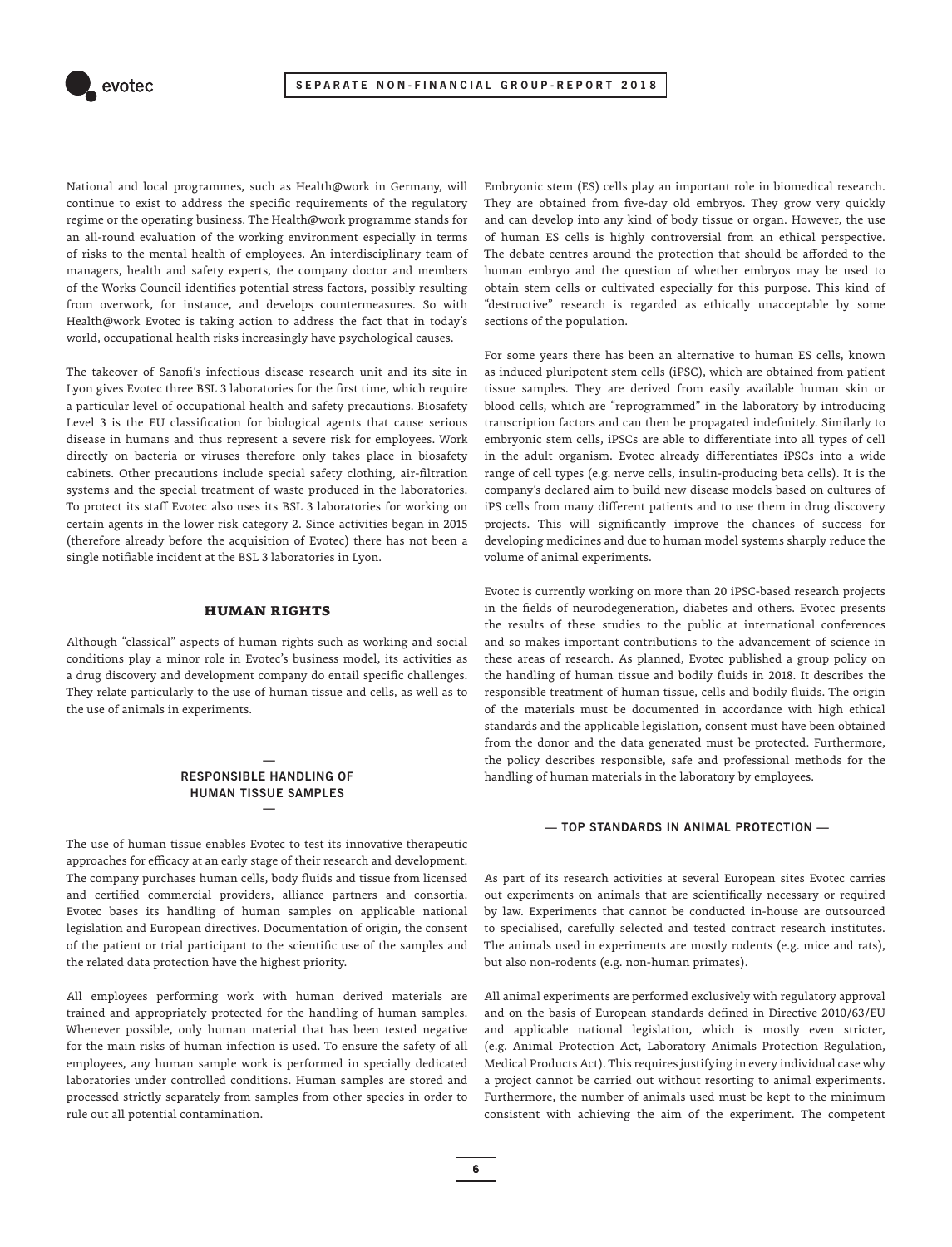# **SEPARATE NON-FINANCIAL GROUP-REPORT 2018**

national authorities consult an expert commission when evaluating applications, which is made up of specialised experts with experience of animal experiments as well as representatives of animal rights associations. Evotec's work is also regularly reviewed by the competent local veterinary authorities. Internal committees have been established at all sites, which meet regularly to discuss animal welfare aspects and adapt them to the current legislation and best practice for animal experimentation. All sites also have employees designated as animal protection officers, who advise, support and audit the research departments and provide instructions on animal rights compliance.

To ensure that best practice for animal testing is followed, Evotec in Germany implements recommendations from laboratory animal science associations (GV-SOLAS, FELASA) and the German Veterinary Association for Animal Welfare (TVT). In addition, the research sites in Hamburg, Toulouse, Verona and Göttingen have applied for accreditation on a voluntary basis by the internationally acknowledged animal protection organisation AAALAC International (Association for Assessment and Accreditation of Laboratory Animal Care International) and have been accredited in full. The exhaustive accreditation took place after an in-depth review of the conditions and programmes for keeping and using the laboratory animals, as well as the professional qualifications of their keepers and the scientific staff. A re-accreditation of the sites takes place every three years and was obtained again for the Hamburg site in the first quarter of 2018, for instance.

Evotec also undertakes to apply the principle of the 3Rs when using animals for research, which refer to the replacement of animals where possible, the reduction of numbers used and the refinement of experimental methods. The 3R principle aims to ensure the welfare of laboratory animals and is an integral part of Evotec's research and development processes. In aiming to minimise the use of animals for research and development as far as possible, the company already uses a broad range of *in vitro* pharmacological experiments as part of its drug discovery process. These experiments, which are conducted in test tubes, test a wide range of parameters in human cell lines and tissues. Using the latest technologies, such as imaging and increasingly also non-invasive methods (e.g. light sensors), refined techniques and advice from biostatisticians are also in the spirit of the 3R principle.

Evotec mostly obtains its laboratory animals from certified breeders, which are audited regularly and must keep health certificates for the animals. If laboratory animals from academic partners are of interest, they must come with a clean health certificate. Only qualified staff who undergo regular professional training are deployed to care for the animals on a daily basis. The health of the laboratory animals is measured at regular intervals in line with guidelines from FELASA (Federation of European Laboratory Animal Science Associations). Evotec not only uses these standards internally, but also applies them to its suppliers.

Alongside its ethical obligation for the animals' welfare, Evotec is interested in the quality of the data generated by animal experiments. Only when the animals feel comfortable, are subjected to as little stress as possible and are kept in good, standardised conditions can high-quality experimental results be obtained.

In addition to its aim of accrediting all its sites conducting *in vivo* pharmacological work in line with AAALAC, Evotec will continue to work to develop more animal-free, less stressful and non-invasive methods. Since 2016 a global team of vets on permanent employment contracts has worked on the improvement and harmonisation of standards between the different sites. Evotec stands out from many other companies in the industry by employing a total of eight in-house vets – only at the site in Lyon are the veterinary services still provided exclusively by external suppliers. The advantages of this practice include the unlimited prompt availability of experts on site, much more efficient communications and the methodical accumulation of knowledge about company-specific interfaces and processes.

Evotec's vets are currently drafting global guidelines and standards in consultation with representatives of company management and the quality assurance team. Once they have been adopted they also apply to contract research institutes and other business partners. In this context a further milestone was reached in 2017 when the "Global Animal Welfare Policy" took effect, in which Evotec defines its handling of laboratory animals in line with animal protection standards.

## **ANTI-CORRUPTION**

Evotec's corporate culture is committed to the highest standards of transparency, integrity and accountability. One key aspect of integrity is compliance with applicable legislation and internal company guidelines. Evotec does not tolerate any infringement of applicable law or internal policies.

The compliance programme at Evotec AG is monitored by the company's compliance officer; an independent and objective function that reviews and assesses compliance matters within the group. Training is provided regularly using a groupwide electronic compliance training program, which is tailored to the company's specific compliance requirements and the associated risks. The aim of the training program is to achieve permanent awareness of compliance aspects in all business processes, to ensure that every decision meets Evotec's compliance obligations and to minimise compliance risks. It is mandatory for all members of the Executive Board and Supervisory Board and for all employees. The company's compliance officer monitors participation in this training program at regular intervals.

At the Group Company Aptuit (Verona) S.r.L. the compliance programme is also monitored by the Surveillance Board, which is made up of employees and independent external advisers. The compliance model for Aptuit (Verona) S.r.l. is regularly adapted to the company's business and applicable legislation. Compliance training for the Aptuit staff currently still takes place in the form of face-to-face courses, but integration with the Group's electronic compliance training is planned for 2019.

Evotec's commitment to a compliance-oriented corporate culture is manifested in the company's code of conduct, which defines binding ethical principles such as integrity and professionalism that apply equally to members of the Executive Board and Supervisory Board and to all employees. The code of conduct also governs compliance with anti-corruption legislation and the related internal policies, as well as a